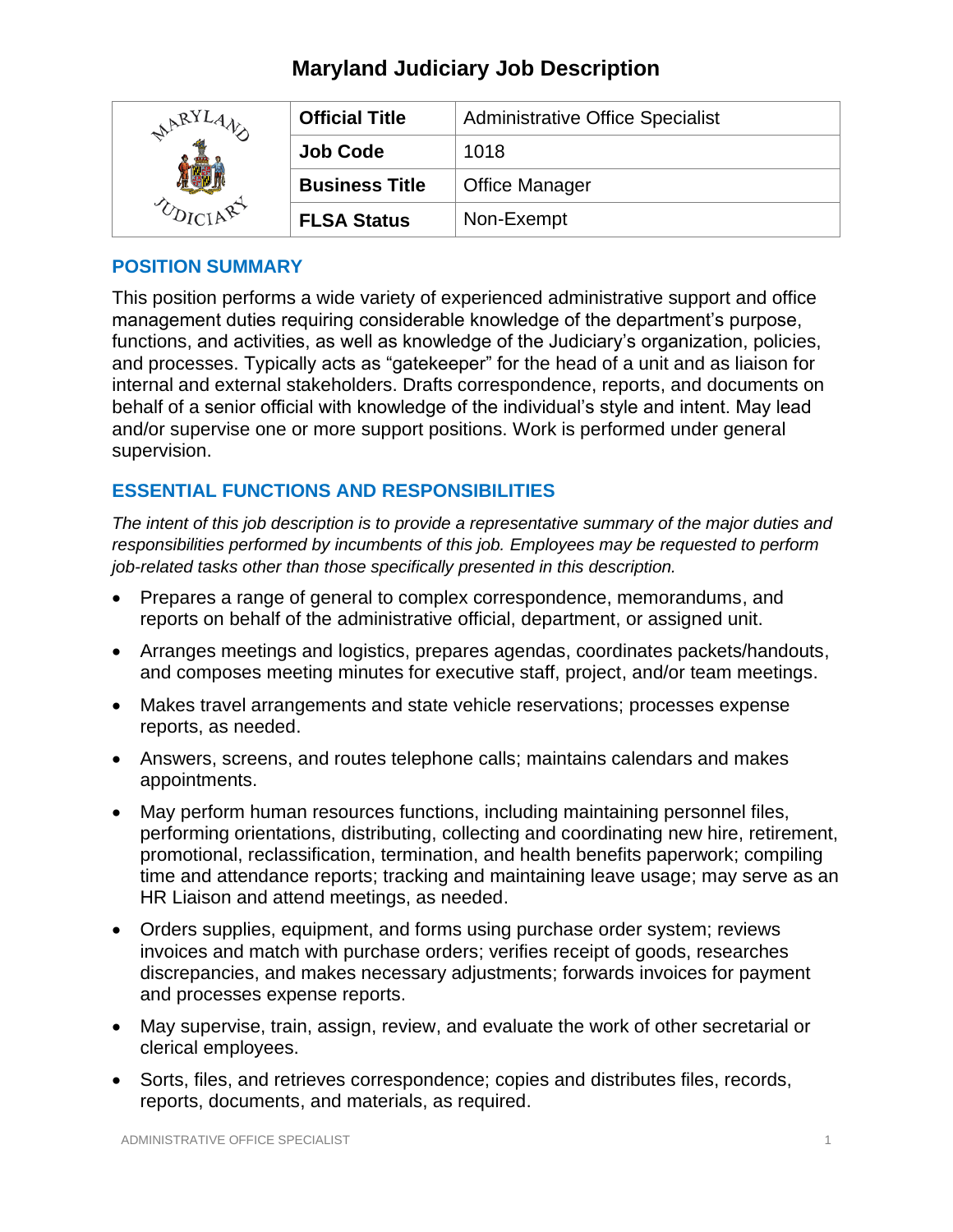- Receives, opens, sorts, and distributes mail, parcels, files, and other materials; purges files in accordance with established procedures, schedules, or legal requirements; collects, seals, and stamps mail; arranges for courier service.
- Maintains office supplies, forms, and materials; maintains equipment service contracts and schedules routine maintenance.
- Composes extensive data or research reports; performs general data entry; tabulates and analyzes records and prepares various ad-hoc and/or monthly reports, charts, and/or summaries.
- Performs arithmetical calculations to track expenditures, budget reconciliations, and generate budget reports, as needed. May assist with the annual fiscal year budget process and preparation.
- Compiles and checks accuracy of data from various sources for administrative reports; types routine data records and statistical reports.

## **MINIMUM QUALIFICATIONS**

#### **Education and Experience**

- High school diploma (or GED equivalent).
- Three (3) years of work experience providing secretarial, clerical, or administrative work involving the use of a personal computer and word processing software.

## **KNOWLEDGE, SKILLS, AND ABILITIES**

#### **Knowledge of:**

- Basic English and arithmetic to include, but not limited to, spelling, punctuation, addition, subtraction, multiplication, and division.
- General office practices and procedures.
- Office equipment including, but not limited to, computers, telephones, copiers, scanners, fax machines, etc.
- Personal Computers and software to include, but not limited to, Microsoft Office Suite.
- Judiciary policies and procedures.
- Legal terminology and judicial system language.
- Basic accounting principles.

#### **Skill in:**

- Managing priorities to meet critical deadlines while multitasking.
- Typing on personal computer.
- Organization and time management.
- Accuracy and attention to detail.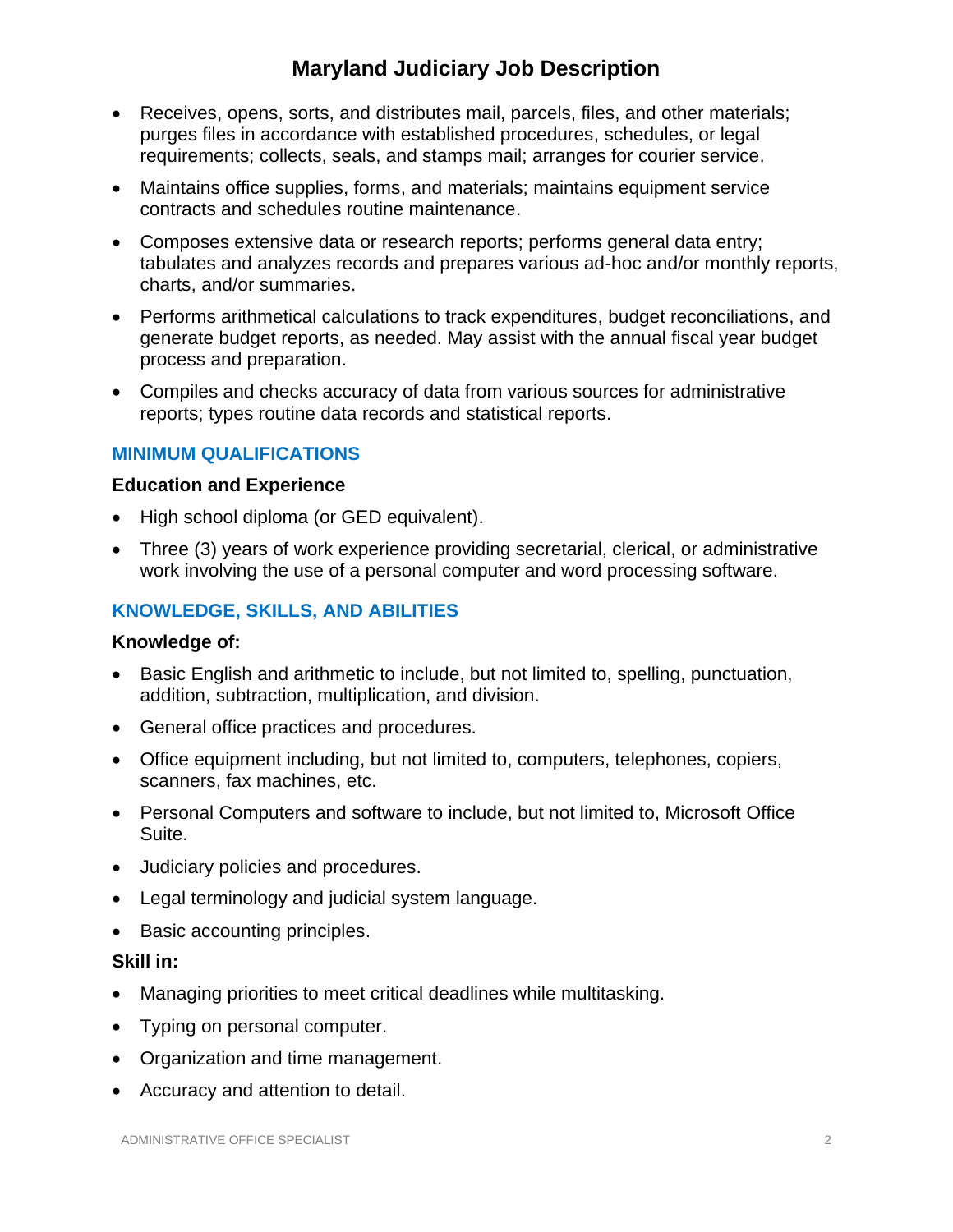- Customer service and handling problems tactfully and patiently.
- Reading, comprehension, proofreading, and editing.
- The use of Microsoft Office products to include, but not limited to, Excel, Word, PowerPoint, Outlook, etc.
- Interpersonal communication and relations.

#### **Ability to:**

- Work within time constraints, meet fixed deadlines, and demonstrate good organizational skills.
- Follow procedures, verbal and written instructions, and protocols for any given assignment.
- Communicate clearly, tactfully, and effectively both verbally and in writing.
- Compose routine and complex business correspondence to include, but not limited to reports, records, and documents.
- Use and maintain alphabetical and numerical filing systems.
- Perform basic arithmetical calculations and computations accurately.
- Understand and carry out complex oral and written instructions.
- Use standard office and business equipment including, but not limited to, personal computers, word processing, spreadsheets, database software, copier, microfilm machine, register, scanner, fax machine, etc.
- Understand and abide by departmental rules, regulations, and procedures.
- Establish and maintain effective working relationships.
- Maintain confidentiality.
- Provide assistance, guidance, and direction to others in a polite and efficient manner.

## **SUPERVISORY RESPONSIBILITIES**

This position may have formal supervisory or lead responsibilities over other employees.

#### **PHYSICAL DEMANDS**

*The physical demands described here are representative of those that must be met by an employee to successfully perform the essential functions of this job. Reasonable accommodations may be made to enable individuals with disabilities to perform the essential functions.*

This position involves light work, exerting up to 20 pounds of force occasionally, and/or up to 10 pounds of force frequently, and/or a negligible amount of force constantly to move objects. The use of arm and/or leg controls requires exertion of forces greater than that of sedentary work, however the worker sits most of the time.